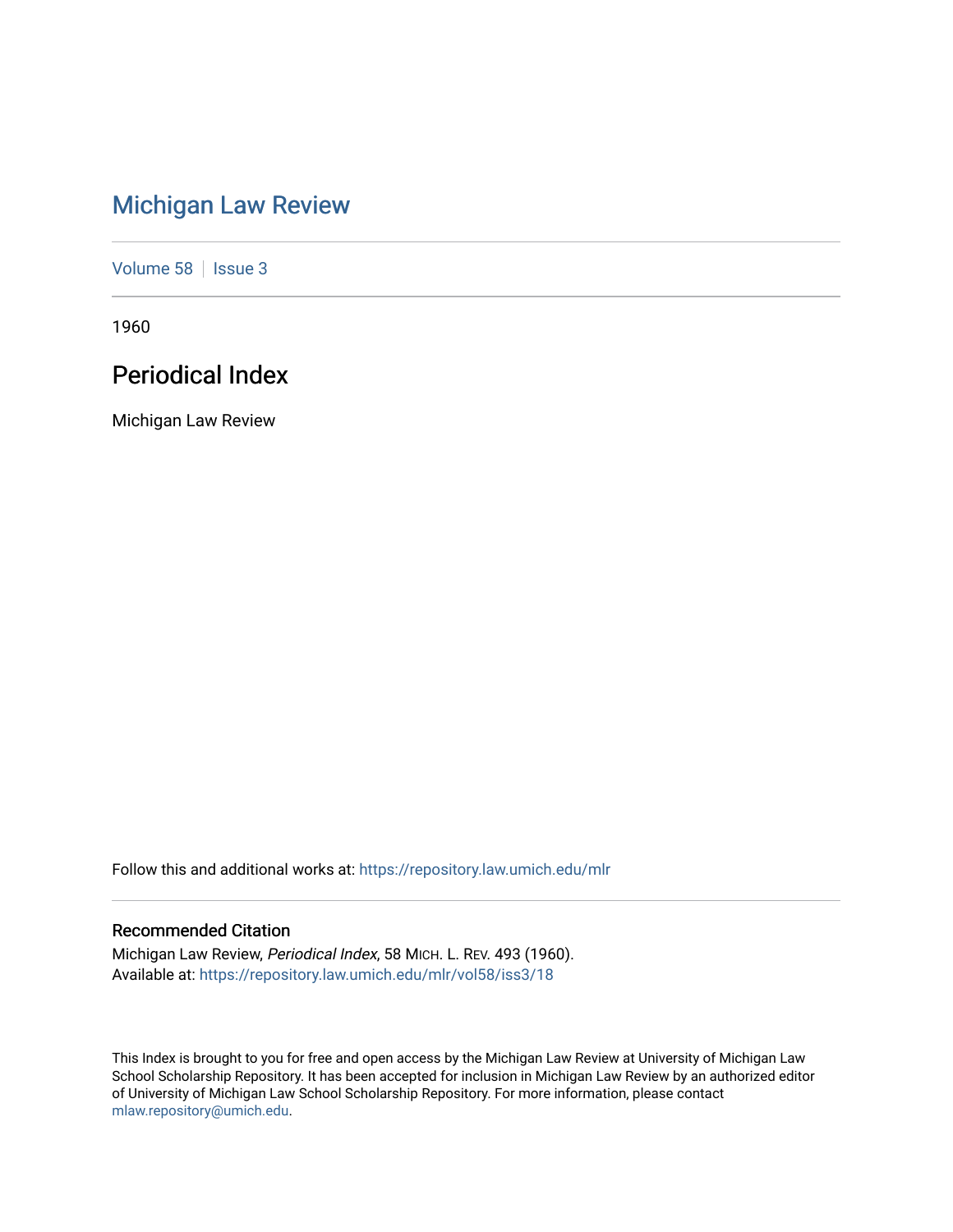# PERIODICAL INDEX

This index includes *articles, comments* and some of the longer *notes* which have appeared in leading law reviews since the publication of the last issue of this *Review.*  (a) indicates a leading article.

# ADMINISTRATIVE LAW

Resisting enforcement of administrative subpoenas duces tecum: another look at Cab v. Hermann. 69 Yale L.J. 131-140 (Nov.).

The development of shortened procedure in American administrative law. (a) Peter Woll. 45 Corn. L.Q. 58-62. (Fall).

#### **ADMIRALTY**

The silver oar and all that: a study of the Romero case. (a) Brainerd Currie. 27 Univ. Chi. L. Rev. 1-78 (Autumn).

# Am LAW

Section 408 of the federal aviation act: a study in agency law-making. (a) William H. Allen. 45 Va. L. Rev. 1073-1103 (Nov.).

#### ANTITRUST LAW

Competition, contract, and vertical integration. (a) Friedrich Kessler and Richard H. Stern. 69 Yale L.J. 1-129 (Nov.).

Monopoly in motion picture production and distribution: 1908-1915. (a) Ralph Cassady, Jr. 32 So. Cal. L. Rev. 325-390 (Summer).

Per se rules and boycotts under the Sherman act: some reflections on the Klor's case. 45 Va. L. Rev. 1165-1174 (Nov.).

Recent developments in antitrust law: 1958-1959. (a) Milton Handler. 59 Col. L. Rev. 843-873 (June).

# ATTORNEY AND CLIENT

A general survey of the attorney-client relationship in New England. 39 Bost. Univ L. Rev. 472-597 (Fall).

**BANKRUPTCY** See *Uniform Commercial Code.* 

# CIVIL PROCEDURE

# See also *Federal Procedure.*

1959 institute for California judges-panel discussion, part I: preliminary matters and trial proceedings. 47 Calif. L. Rev. 703-719 (Oct.).

Interlocutory injunctions and the injunction bond. 73 Harv. L. Rev. 333-353 (Dec.).

# CIVIL RIGHTS

Equality before the law: a symposium on civil rights. 54 N.W. Univ. L. Rev. 330-404 Guly-Aug.).

# CoNFLICT OF LAws

The constitution and the "transitory" cause of action. (a) Brainerd Currie. 73 Harv. L. Rev. 36-82 (Nov.).

The constitution and the "transitory" cause of action. (a) Brainerd Currie. 73 Harv. L. Rev. 268-303 (Dec.).

The statute of frauds in the conflict of laws: the basic rule of validation. (a) Albert A. Ehrenzweig. 59 Col. L. Rev. 874- 881 (June).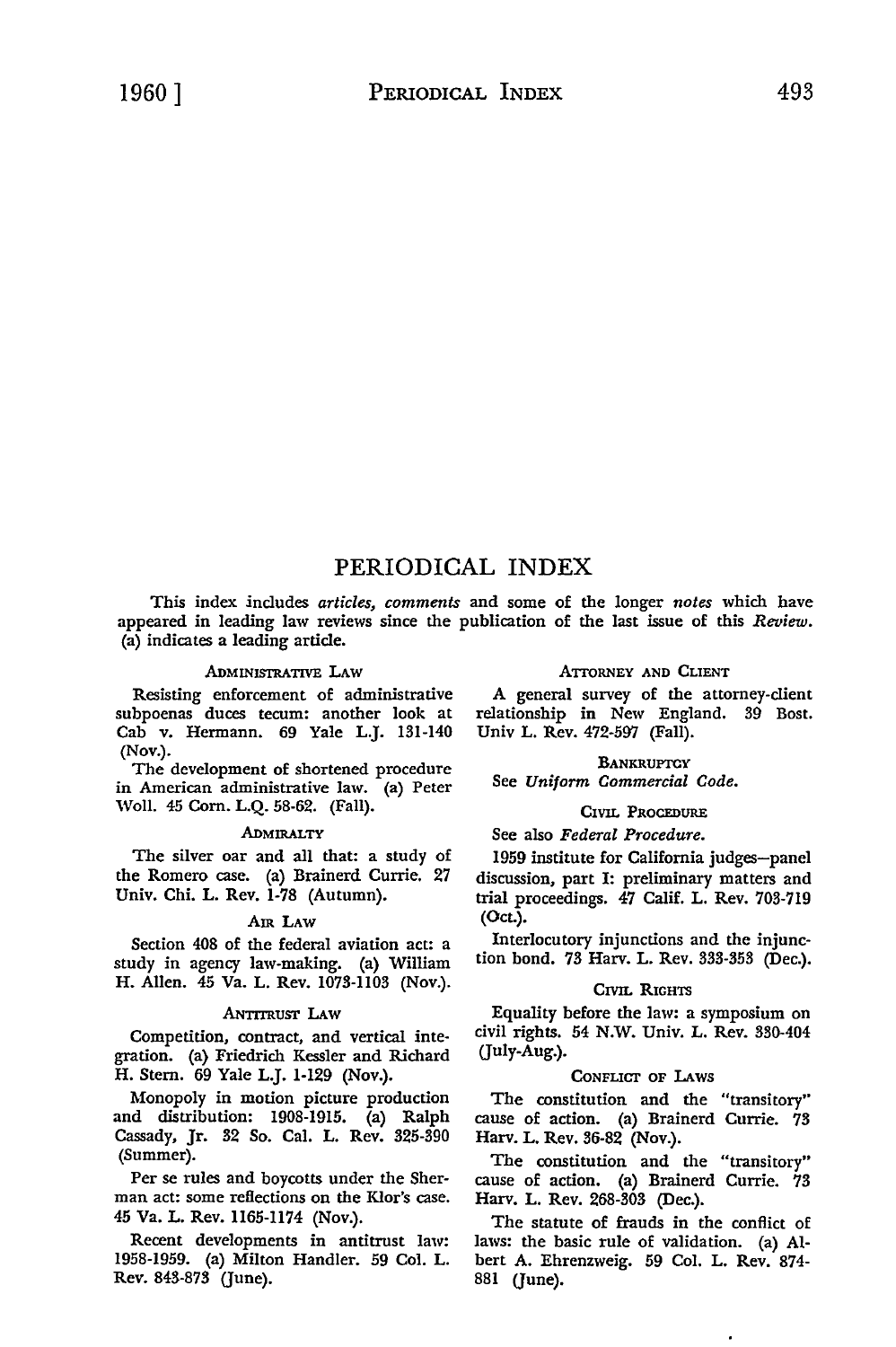# CONSTITUTIONAL LAW

See also *Civil Rights, Conflict of Laws, Contempt, Supreme Court.* 

Abstention: an exercise in federalism. 108 Univ. Pa. L. Rev. 226-251 (Dec.).

Academic freedom, tenure, and the law: a comment on Worzella v. Board of Regents. 73 Harv. L. Rev. 304-322 (Dec.).

Application of fourteenth amendment to non-incriminatory searches-municipal health inspections without a warrant-Frank v. Maryland. 28 Univ. Cin. L. Rev. 478-488 (Fall).

"For adults only": the constitutionality of governmental film censorship by age classification. 59 Yale L.J. 141-152 (Nov.).

Free press; fair trial-rights in collision. 34 N.Y. Univ. L. Rev. 1278-1298 (Nov.).

Ideas that made the constitution. (a) Carl B. Cone. 48 Ky. L.J. 5-25 (Fall).

Nonconfrontation in security cases: the Greene decision. 45 Va. L. Rev. 1175-1190 (Nov.).

The constitutional status of the lawfully admitted permanent resident alien: the inherent limits of the power to expel. (a) Siegfried Hesse. 69 Yale L.J. 262-297 (Dec.).

The preference for freedom. (a) Robert B. McKay. 34 N.Y. Univ. L. Rev. 1182-1227 (Nov.).

The president and the constitution. (a) Malcolm Moos. 48 Ky. L.J. 103-122 (Fall).

The supreme court and individual liberties since 1952. (a) Paul A. Porter. 48 Ky. L.J. 48-62 (Fall).

The supreme court and states rights. (a) Paul Oberst. 48 Ky. L.J. 63-89 (Fall).

#### **CONTEMPT**

Procedures for trying contempts in the federal courts. 73 Harv. L. Rev. 353-369 (Dec.).

Toward neutral principles of constitutional law. (a) Herbert Wechsler. 73 Harv. L. Rev. 1-35 (Nov.).

#### **CONTRACTS**

Delays, suspensions and available remedies under government contracts. (a) John W. Gaskins. 44 Minn. L. Rev. 75-102 (Nov.).

Non-competition covenants in New England: I. (a) Philip D. Levin. 39 Bost. Univ. L. Rev. 482-525 (Fall).

Owner-architect-contractor: another eternal triangle. (a) Justin Sweet. 47 Calif. L. Rev. 645-688 (Oct.).

The effect of a settlement with one coobligor upon the obligations of the others.

(a) Harold C. Havighurst. 45 Com. L.Q. 1-24 (Fall).

#### **COPYRIGHTS**

Originality in the law of copyright. (a) Alan T. Dworkin. 39 Bost. Univ. L. Rev. 526-541 (Fall).

#### **CORPORATIONS**

See also *Uniform Commercial Code.* 

Accounting for share issues under modern corporation laws. (a) Henry G. Manne. 54 N.W. Univ. L. Rev. 285-328 (July-Aug.).

Accounting for treasury shares under the model business corporaton act. 73 Harv. L. Rev. 323-331 (Dec.).

Accounting for treasury stock transactions: prevailing practices and new statutory provisions. (a) Robert T. Sprouse. 59 Col. L. Rev. 882-900 (June).

#### **COURTS**

The branch court. (a) Arthur K. Marshall. 47 Calif. L. Rev. 689-702 (Oct.).

The superior court of Massachusetts: a centennial tribute. (a) Paul G. Kirk. 39 Bost. Univ. L. Rev. 475-481 (Fall).

#### **DIVORCE**

See *Income Taxation.* 

# EMINENT DOMAIN

Eminent domain-procedure-relation of judge and jury in Michigan condemnation proceedings. 58 Mich. L. Rev. 248-273 (Dec.).

Eminent domain-rules of compensation and the limited-access highway. 48 Ky. L.J. 124-140 (Fall).

#### ESTATE PLANNING

Federal estate tax consequences of limitations on powers of appointment (under Ohio law). 28 Univ. Cin. L. Rev. 498-503 (Fall).

#### **EVIDENCE**

The prima facie case in non-jury trials. (a) Roscoe Steffen. 27 Univ. Chi. L. Rev. 94-126 (Autumn).

#### FAIR TRADE

The enforcement of resale price maintenance. 69 Yale L.J. 168-192 (Nov.).

#### FEDERAL COMMUNICATIONS COMMISSION

Broadcasting regulation and intermedium competition. (a) Harvey J. Levin. 45 Va. L. Rev. 1104-1138 (Nov.).

State regulation of radio and television. 73 Harv. L. Rev. 386-405 (Dec.).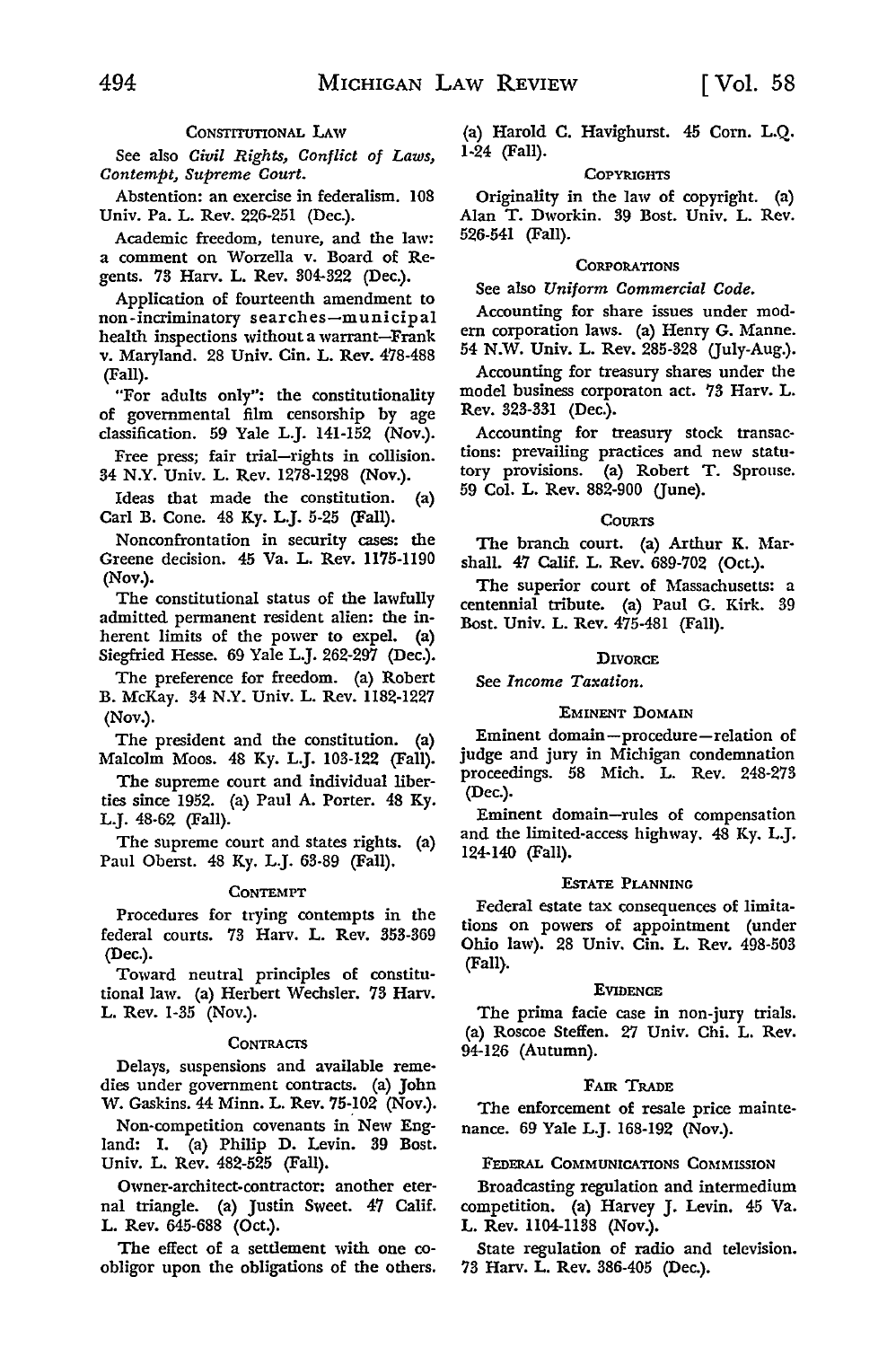# FEDERAL PROCEDURE

Discretionary appeals of district court interlocutory orders: a guided tour through section 1292 (b) of the judicial code. 69 Yale L.J. 333-359 (Dec.).

Priority of pretrial examination in the federal courts-a comment. (a) Irving Younger. 34 N.Y. Univ. L. Rev. 1271-1276 (Nov.).

#### **GERMANY**

The protection of constitutional rights in Germany. (a) Richard J. Barnet. 45 Va. L. Rev. II39-ll64 (Nov.).

# INCOME TAXATION

Federal income taxation of support payments under postdivorce original agreements. 69 Yale L.J. 153-167 (Nov.).

Tax advantages of the Netherlands Antilles for motion picture companies. (a) Michael L. Weissman. 32 So. Cal. L. Rev. 391-402 (Summer).

Tax planning for automobile dealers under section 1231. 45 Va. L. Rev. 1210-1221 (Nov.).

# INTERNATIONAL LAW

The international court: rules of treaty interpretation: II. (a) James F. Hogg. [Part I appeared in 43 Minn. L. Rev. 369- 441 Gan.).] 44 Minn. L. Rev. 5-73 (Nov.).

Western hemisphere trade corporations. (a) Henry Paine Crawford. 47 Calif. L. Rev. 621-644 (Oct.).

# **JUDGMENTS**

Consent judgments as collateral estoppel. (a) Fleming James, Jr. 108 Univ. Pa. L. Rev. 173-193 (Dec.).

#### LABOR LAW

Applying the "contracts between labor organizations" clause of Taft-Hartley section 301: a plea for restraint. 69 Yale L.J. 299-308 (Dec.).

Individual rights in collective labor relations. (a) Kurt L. Hanslowe. 45 Corn. L.Q. 25-55 (Fall).

Labor arbitration, the NLRB, and Taft-Hartley section 8 (d): problems of jurisdictional conflict. 69 Yale L.J. 309-320 (Dec.).

Secondary boycotts and labor reform. 34 N.Y. Univ. L. Rev. 1299-1318 (Nov.).

The Brown-Olds dues reimbursement remedy. 45 Va. L. Rev. ll92-1210 (Nov.).

# **LAWYERS**

The consumers of injustice. (a) Edmond

Cahn. 34 N.Y. Univ. L. Rev. ll66-1181 (Nov.).

The years ahead. (a) Earl Warren. 34 N.Y. Univ. L. Rev. 1161-1165 (Nov.).

# LEGAL HISTORY

Probate and administration on the American frontier: A study of the probate records of Wayne county-Northwest territory 1796-1803; Indiana territory 1803-1805; Michigan territory 1805-1816. (a) William Wirt Blume. 58 Mich. L. Rev. 209-246 (Dec.).

# LIENS

The federal revenue lien on after-acquired property. 28 Univ. Cin. L. Rev. 504- 5ll (Fall).

# MEDICAL CARE

Third party medicine-a modern gordian knot. 48 Ky. L.J. 141-165 (Fall)

# PATENTS

Patent rights in department of defense research and development contracts. 47 Calif L. Rev. 721-746 (Oct.).

Prior art in the patent law. 73 Harv. L. Rev. 369-386 (Dec.).

Protection for process patents against imported goods. (a) Leon T. Stark. 34 **N.Y.**  Univ. L. Rev. 1254-1270 (Nov.).

# POLICE POWER

Rights of entry in administrative officers. (a) D. W. M. Waters. 27 Univ. Chi. L. Rev. 79-93 (Autumn).

# PROBATE LAW

Probating a typical Minnesota estate. (a) David R. Brink. 44 Minn. L. Rev. 103-129 **(Nov.).** 

# SECURITIES AND EXCHANGE COMMISSION

Contemporary problems in securities' regulation. A symposium. Articles by Louis Loss, J. Sinclair Armstrong, William H. Timbers and Barry H. Garfinkel, Edward A. Mearns, Jr., Carlos L. Israels, Royall Victor, Jr. and Melvin L. Bedrick, James C. Sargent, Samuel L. Rosenberry, William Ward Foshay, Thomas G. Meeker and J. Gordon Cooney, Donald C. Cook and Herbert B. Cohn, Morris L. Forer, Alfred Jaretzki, Jr., Philip McCallum. Also recent securities decisions. 45 Va. L. Rev. 787-1072 (Oct.).

# STATUTE OF FRAUDS

See *Conflict of Laws.*